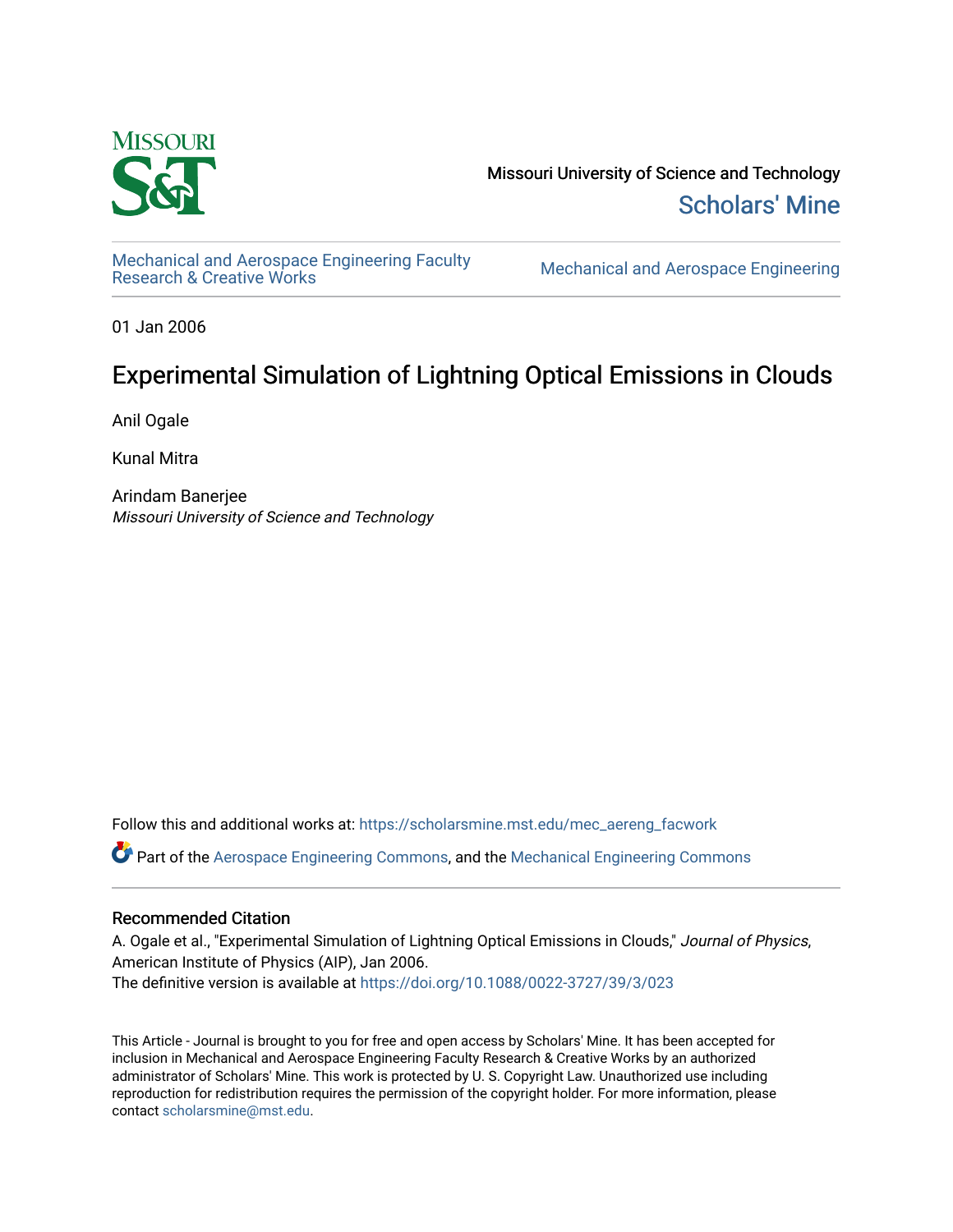J. Phys. D: Appl. Phys. **39** (2006) 575–583 [doi:10.1088/0022-3727/39/3/023](http://dx.doi.org/10.1088/0022-3727/39/3/023)

# **Experimental simulation of lightning optical emissions in clouds**

# **Arindam Banerjee, Anil A Ogale and Kunal Mitra**<sup>1</sup>

Mechanical and Aerospace Engineering Department, Florida Institute of Technology, 150 W University Blvd, Melbourne, FL 32901, USA

E-mail: [kmitra@fit.edu](mailto: kmitra@fit.edu)

Received 31 August 2005, in final form 29 November 2005 Published 20 January 2006 Online at [stacks.iop.org/JPhysD/39/575](http://stacks.iop.org/JPhysD/39/575)

#### **Abstract**

The objective of the study is to experimentally determine the information content of lightning optical emissions through clouds. Clouds affect the amplitude of lightning signals and the apparent dimensions of the optical source. Multiple scattering from the cloud media also alters the shape of the temporal profile of the lightning signal. The goal is to provide accurate estimates of the arrival time delay and temporal pulse width broadening of output signals emitted from clouds for different cloud and lightning parameters. Experiments conducted in the laboratory yield a temporally broadened pulse with an overall decrease in the peak and a delay in the pulse rise time. Parameters such as optical thickness of the cloud medium and the scattering coefficients are varied to simulate different cloud properties. The experimental results are compared with a transient radiative transfer formulation solved using the discrete ordinate method. The practical implications of this research will be improved reliability on prediction of weather conditions, defence applications and geophysical applications like atmospheric studies.

# **1. Introduction**

Lightning is a transient, high electric discharge phenomenon with path length of the order of a few kilometres. The National Aeronautics and Space Administration (NASA) classifies lightning into four groups: cloud-to-ground, cloud-to-cloud, cloud-to-air and inter-cloud lightning. Originating from the electric discharge in clouds [\[1,](#page-8-0) [2\]](#page-8-0), lightning has a very nonlinear mode of propagation. Lightning is an indicator of convection and precipitation and thus is an indicator of the total rain volume in clouds. Clouds affect both atmospheric hydrological and energy cycles. Since precipitation is a basic component of the hydrological cycle [\[3,](#page-8-0) [4\]](#page-8-0), it thus becomes very important to estimate the moisture content of clouds. Latent heat released from clouds affects sea surface salinity, ocean circulation and ultimately the overall climate [\[5\]](#page-8-0). Clouds are assumed to be composed of a homogeneous collection of identical spherical water droplets, each droplet being a nearly conservative anisotropic scatterer with a highly forward elongated phase function. Clouds affect the amplitude of

lightning signals and the apparent dimensions of the optical source. Multiple scattering from the cloud media also alters the shape of the temporal profile of the lightning signal. The presence of such media will delay the arrival of several photons due to multiple scattering. This would imply an overall decrease in the observed peak, a delay in pulse rise time and an overall pulse broadening effect. Details of the cloud properties can be observed in various features of back scattered light as well as forward scattered light [\[6\]](#page-8-0). This necessitates the development of reliable monitoring methods and at the same time the development of accurate numerical models to study the information content in a lightning system.

Lightning detection over the years has predominantly been divided into different categories based on the available technology of the detectors. They include radio frequency (RF) detectors, interferometers, optical monitors and atmospheric field mill monitors [\[7\]](#page-8-0). Apart from these, there are a variety of hybrid designs which use a combination of the other singletechnology designs. Atmospheric measurements are often flawed by poor knowledge and control on the governing parameters. Multilayered clouds, changes in cloud water droplet size and phase (ice or water) are some parameters which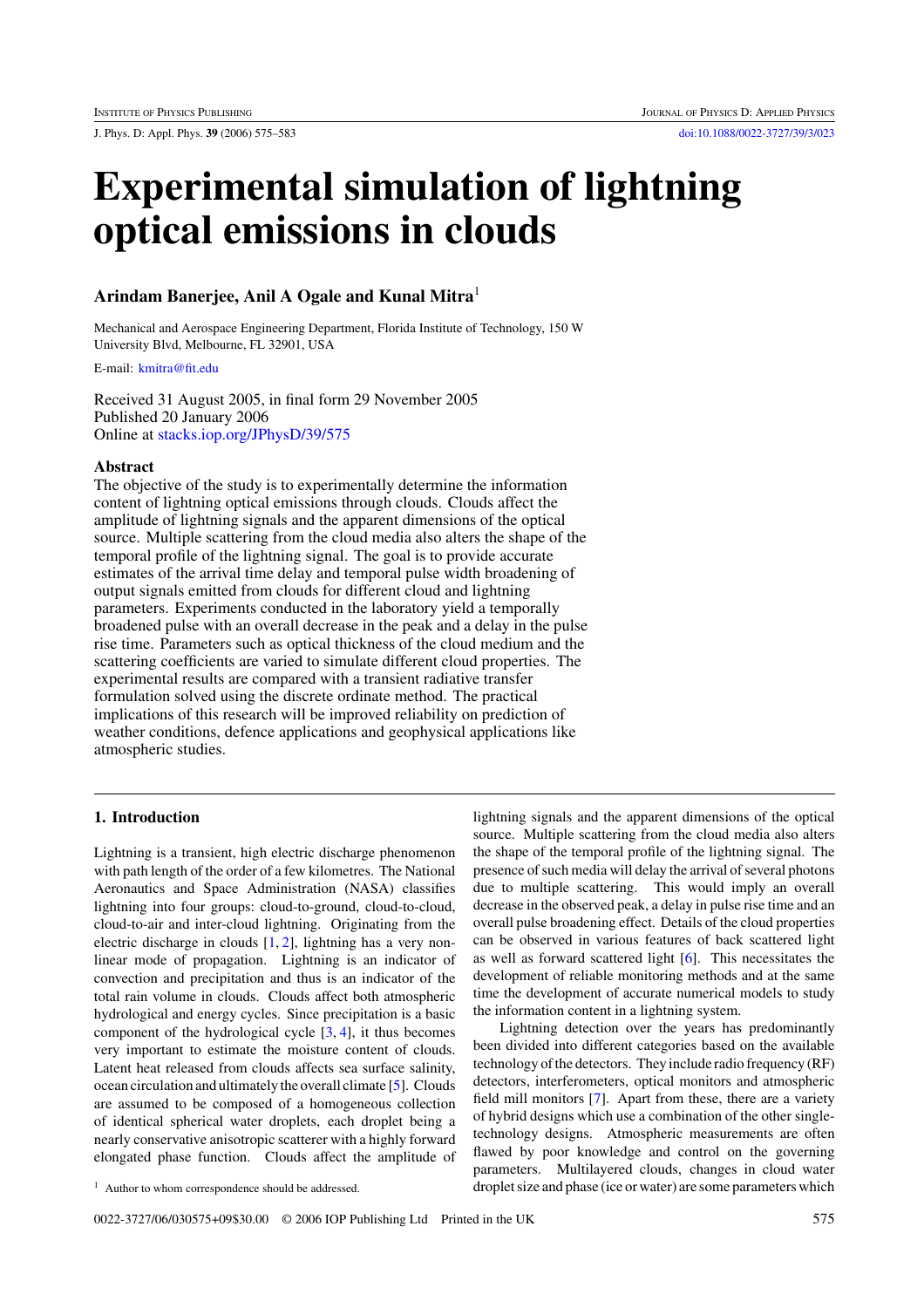contribute to erroneous results in remote sensing systems [\[8,9\]](#page-9-0). This has led to the use of satellites for lightning detection [\[10\]](#page-9-0). Satellite observations of lightning have been gathered over the years and details of a comprehensive space-based lightning detection system have been addressed [\[10,](#page-9-0) [11\]](#page-9-0). Remote detection of lightning has also been characterized to compare the pulse characteristics of intra-cloud and cloud-to-cloud lightning using the lightning mapper system [\[12\]](#page-9-0). Detection of lightning signals will provide accurate estimate of cloud properties and, in turn, the atmospheric conditions. Such information is crucial in applications ranging from aviation safety to defence and commercial applications like geophysical and atmospheric studies. The method of using Bernoulli's form of the propagation equation (a partial differential equation combining scattering and extinction properties of the atmosphere) has been proposed as early as 1954 to retrieve the signal reflectivity and attenuations in rain from radar returns [\[13\]](#page-9-0). A stable analytical inversion for LIDAR (Light Detection and Ranging) returns was first proposed by Klett [\[14\]](#page-9-0). This solution is then applied to invert LIDAR returns.

Several numerical models have been proposed for a more accurate prediction of the cloud properties. Models to predict the electromagnetic fields associated with lightning have been developed extensively [\[15\]](#page-9-0). A diffusion model for lightning produced photons in optically thick thunderclouds using a one speed Boltzmann transport theory has been proposed [\[6\]](#page-8-0). The concept of inverse modelling of the transport equation to predict the properties of cloud have been studied [\[16\]](#page-9-0). A numerical model for laser transmissions through cirrus cloud has been developed [\[17\]](#page-9-0).Various models have been proposed for the understanding of the lightning return stroke. Rakov and Uman suggested four models for modelling of the lightning strokes [\[18\]](#page-9-0). Unfortunately, most of these methods deal with steady state-reflection, transmission and absorption of radiation in a semi-infinite plane parallel to clouds. The steadystate assumption is inadequate in the case of lightning and models must include the transient term when accounting for the propagation of lightning. There has been a lack of research on the development and experimental validation of the transient numerical models available for analysing the data from space borne measurement systems.

The study of actual lightning in open atmosphere and modelling of the results obtained is very expensive and difficult to achieve. Also it has its limitations because of the restrictions due to instrumentations used and uncertainty in weather conditions. This places a severe restriction on the pace of development of new technology. To overcome these shortcomings, laboratory simulation of lightning gains much significance. This would also allow us a greater control on the involved parameters allowing more detailed studies. Experiments conducted in laboratory are more cost effective than in field testing during the initial stages where fundamental issues need to be resolved. Laboratory scale experiments on lightning involve simulating lightning by generating an electrical streamer in a gaseous medium by inducing a breakdown. This is achieved by passing high energy short pulse laser through the medium. For example, plasma breakdown by passing high energy electrons has been studied for beam propagation over long distances [\[19\]](#page-9-0).

Since the early 1980s, there has been rapid progress in ultra-fast laser technology. The development of chirped-pulse amplifications and titanium-doped sapphire (Ti : sapphire) as the lasing medium has made available pulsed laser systems with pulse duration in the order of nanoseconds to femtoseconds [\[20\]](#page-9-0). Laser profiling is the simplest application of the LIDAR technique. In this method a short pulse of light (visible or near infrared) is emitted and the reflected signal detected after a finite time. By measuring the time delay and knowing the speed of propagation of the pulse, the range from the instrument can be determined. Similarly if a continuous stream of pulses is used a profile of the range can be built.

The objective of this work is to determine the information content of the lightning optical emissions through clouds by laboratory simulation of lightning using a short pulse laser as a lightning source. The advantage of this is that the distortion in the temporal profile of the output pulse which is of the same order of the lightning channel can be observed. Lightning behaviour over path lengths can be controlled by varying the optical depth of the cloud medium. Ideally, experiments should be performed using water vapour as a cloud medium instead of fog. However, it is extremely difficult to maintain the vapour state as water vapour condenses with time and this alters the optical properties during the experiment. Thus a commercial fog generator is used to create a fog–cloud medium for the experiment. Experimental measurements are compared with numerical simulation results obtained by solving the transient radiative transfer equation (RTE) using the discrete ordinates method (DOM) [\[21\]](#page-9-0). The effects of medium properties such as fog–cloud medium thickness, number density of the fog–cloud particles on the scattered temporal transmitted and reflected signals are examined. Scattered optical signals are also measured at various angles from the incident light axis. Numerical simulation of lightning parameters such as variation of the temporal width of the lightning channel is also performed to analyse the effect on the temporal scattered signals.

## **2. Experimental set-up**

A mode-locked argon ion short pulse laser source having a pulse width of 230 ps and repetition rate of 76 MHz is used as a lighting source for experimental purpose. The incident pulse width is continuously monitored during the experiment using an ultra fast photo-detector (New-focus, Model 1954) coupled to an oscilloscope (Tektronix 7S11, 7T11). The optical path length is controlled using a pair of dielectric mirrors (New Focus 5151 VIS) mounted on translation stages. Attenuators are used to control the incident power. The stray light as well as the reflected light is minimized using a mask on both sides of the chamber. The detection is done using a Hamamatsu streak camera (C-1587) coupled with a CCD camera (Model # C-4742-95). The streak camera is equipped with an ultra fast synchroscan unit (M1955) coupled with the frequency tuning unit (M1954). The streak camera has a temporal resolution of 10 ps. The setup is remotely controlled using the HPDTA-32 data acquisition software [\[22\]](#page-9-0). The details of the setup are illustrated in figure  $1(a)$  $1(a)$ . The streak camera is triggered at the mode locking frequency of the laser.

Clouds are simulated using fog entrapped in a chamber. The fog–cloud chamber is made of plexiglass and the walls are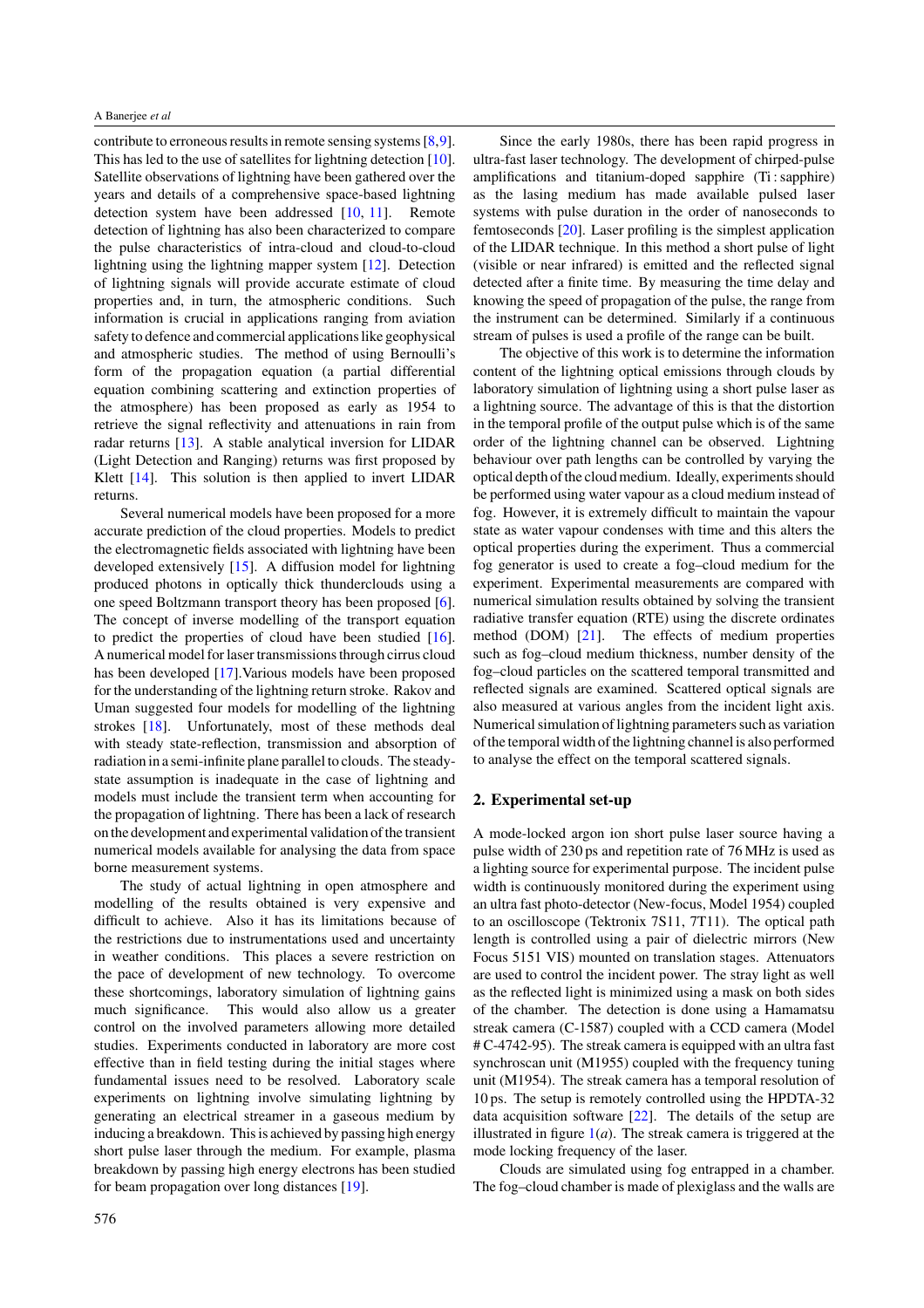<span id="page-3-0"></span>

**Figure 1.** (*a*) Schematic of the experimental set-up. (*b*) Location of the streak camera for angular measurements. (This figure is in colour only in the electronic version)

sealed with silicone. The depth of the chamber (*D*) is varied from 25.4 to 76.2 mm to simulate different optical depths. A ball valve is attached at the top to control the amount of fog–cloud to be filled in. The fog–cloud is generated using a fog machine (Maxi Fogger). Experiments are performed immediately after the chamber is filled with fog–cloud to avoid condensation and formation of fog–cloud droplets on the chamber walls. The cloud chamber is placed in the path of the laser beam with the incident surface at right angles to the beam. A mask is used on both sides of the cloud chamber to reduce surrounding stray light and maximize the efficiency of the streak camera. The streak camera is positioned at various positions around the cloud chamber to facilitate measurement of the scattered optical signal at various angular locations as shown in figure 1(*b*).

The scattering coefficient of the cloud medium is varied by controlling the amount of fog–cloud inside the chamber. The fog–cloud properties are approximated from the Mie scattering theory  $[23]$ . A mean fog-cloud particle diameter  $(2a)$  of  $0.5 \mu$ m and a refractive index of the fog-cloud medium of 1.5 as provided by the manufacturers is used for estimating the optical properties. For an incident wavelength of 532 nm, a size factor  $(x<sub>s</sub>)$  of 2.953 is obtained. It was assumed that the sphere was large such that it is sufficient to resort to geometric optics when evaluating the scattering efficiency. Thus as a first approximation, *Q*ext is assumed to have a value of 2 [\[23\]](#page-9-0). Furthermore as it is considered a highly scattering medium the scattering efficiency factor  $(Q_{sca})$  is taken to be 1.9, which gives an absorption efficiency factor (*Q*abs) of 0.1. The volume of each particle ( $V_p$ ) is found to be 6.54 × 10<sup>-14</sup> cm<sup>3</sup>. Since the specific gravity of fog–cloud is 1.044 (as taken from the data sheet provided by the manufacturer), the mass of each fog–cloud particle  $(m_p)$  is found to be 6.83 × 10<sup>-14</sup> g. The

total mass of the fog–cloud filled inside the chamber  $(M_t)$  is noted before each run. For a chamber filled with 400 g of fog, the number of particles ( $N_P = M_t/m_p$ ) is calculated as  $5.85 \times 10^9$  particles. The number density ( $N_d = N_P/V_{\text{chamber}}$ ) of the particles for this case is  $2.23 \times 10^4$  cm<sup>-3</sup>. The values of the scattering coefficient ( $\sigma_s = \pi a^2 Q_{\text{sea}} N_d$ ) and the absorption coefficient ( $\sigma_a = \pi a^2 Q_{\text{abs}} N_d$ ) [\[23\]](#page-9-0) are found to be 0.8 and 0.044 mm<sup>−</sup>1. The optical depth is given as a product of the medium thickness (*D*) and the extinction coefficient ( $\sigma_e$  =  $\sigma_s + \sigma_a$ ). The optical depth is varied by varying either the medium thickness or the scattering coefficient. Three different scattering coefficients of the cloud medium of 0.8, 1.6 and  $2.4 \text{ mm}^{-1}$  as well as three different medium thicknesses of 25.4, 50.8 and 76.2 mm are used for the experiments.

#### **3. Theory**

In this study the medium is approximated by an anisotropic scattering and absorbing rectangular enclosure. The RTE in a given direction  $\Omega$  is given by

$$
\frac{1}{c}\frac{\partial I(x, y, \Omega, t)}{\partial t} + \mu \frac{\partial I(x, y, \Omega, t)}{\partial x} + \eta \frac{\partial I(x, y, \Omega, t)}{\partial y} \n+ \sigma_e I(x, y, \Omega, t) = \frac{\sigma_s}{4\pi} \int_{4\pi} \Phi(\Omega', \Omega) I(x, y, \Omega', t) d\Omega' \n+ S(x, y, \Omega, t),
$$
\n(1)

where, *I* is the scattered diffuse intensity ( $Wm^{-2}$  sr<sup>-1</sup>),  $\sigma_e$  and  $\sigma_s$  are the extinction coefficient and the scattering coefficient, respectively,  $\Phi$  is the phase function,  $\Omega$  is the direction cosine, *c* is the velocity of light in the medium, *x* and *y* are the spatial coordinates,  $t$  is the time and  $S$  is the source term  $[12, 23]$  $[12, 23]$  $[12, 23]$ . To account for the Gaussian nature of the incident laser pulse ideally a cylindrical coordinate system with an axis-symmetric geometry should be used. But because the cloud chamber is rectangular in shape, a two-dimensional Cartesian coordinate system is used with finer grids near the incident laser face to account for the Gaussian nature of the incident laser pulse. As soon as the laser pulse enters the cloud chamber it suffers random scattering and so the use of two-dimensional Cartesian coordinate geometry is sufficient. A similar model has been used to analyse short pulse laser propagation through tissue medium and good agreement between modelling results and experimental measurements has been obtained [\[24\]](#page-9-0). The scattering phase function can be represented in a series of Legendre polynomials  $P_k$  by

$$
\Phi(\Omega', \Omega) = \sum_{k=0}^{K} a_k P_k[\cos(\Theta)], \qquad (2a)
$$

where  $a_k$  are the associated coefficients in the expansion. A value of  $K = 1$  and  $a_k = -1$ , 0 and 1 corresponds to a linear backward, isotropic and a linear forward phase function, respectively. The higher the value of *K* the more forward or backward scattered is the phase function depending on the value of  $a_k$ . In this paper a value of  $K = 1$  and  $a_k = 1$  is used. The scattering angle  $\Theta$  is represented by

$$
\cos(\Theta) = \mu \mu' + \eta \eta' + \xi \xi', \qquad (2b)
$$

where  $\mu$ ,  $\eta$  and  $\xi$  are the direction cosines of the light propagation direction  $\Omega$ , and  $\mu'$ ,  $\eta'$  and  $\xi'$  are the direction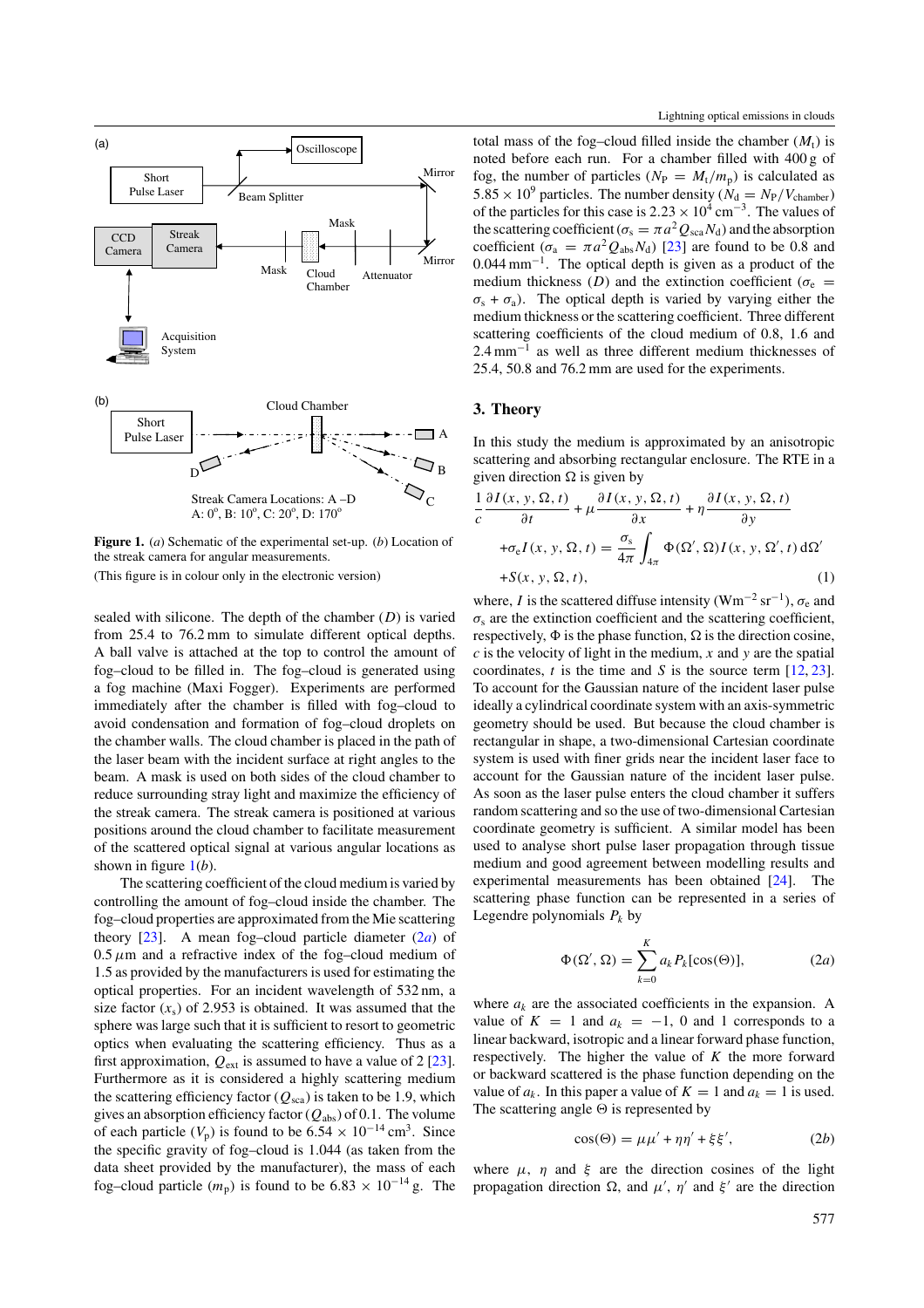cosines corresponding to the angle of scatter with respect to the same co-ordinate system. The pulsed radiation incident on the medium is a square-shaped pulse with a temporal duration (pulse width), *t*<sup>p</sup> at full width half-maximum (FWHM). The intensity can be separated into a collimated component, corresponding to the incident source, and a scattered intensity. If  $I_c$  is the collimated intensity, then *I* is the remaining intensity described by equation [\(1\)](#page-3-0). The collimated component of the intensity for the square pulse is represented by

$$
I_c(x, y, \Omega, t) = I_0 e^{-\sigma_c x} [H(t - x/c)
$$

$$
-H(t - t_p - x/c)] \delta(\Omega - \Omega_0),
$$
(3)

where  $I_0$  is the intensity leaving the wall towards the medium,  $H(t)$  the Heaviside step function, and  $\delta(t)$  the Dirac delta function. The source function *S* formed from the collimated irradiation is then given by

$$
S(x, y, \Omega, t) = \frac{\sigma_s}{4\pi} \int_{4\pi} \Phi(\Omega', \Omega) I_c(x, y, \Omega', t) d\Omega'. \quad (4)
$$

For a collimated pulsed laser radiation, the associated boundary condition at this surface can be written as

$$
I_0(\Omega, t) = \varepsilon q_0 \delta(\Omega - \Omega_0) + \frac{1 - \varepsilon}{\pi} \int_{\mathbf{n}_{s:\Omega'>0}} \mathbf{n}_s \cdot \Omega' I^{\text{in}} \, d\Omega',
$$
  

$$
\mathbf{n}_s \cdot \Omega < 0,
$$
 (5)

where  $\varepsilon$  is the emissivity of the wall,  $q_0$  is the radiative flux in the direction of the collimated incident radiation,  $n<sub>s</sub>$  is the unit outward normal vector at the boundary and  $I<sup>in</sup>$  is the intensity coming from the medium towards the laser incident surface. In equation (5) the first and the second terms represent emitted and reflected components of the boundary intensity, respectively. The reflected term is composed of the irradiation due to diffuse and collimated radiation. To study primarily the effect of a square short-pulse collimated radiation, the emission and reflection from the medium and its boundaries are neglected except for the laser incident face.

#### *3.1. Discrete ordinates method*

The DOM is based on a discrete representation of the directional variation of the radiative intensity. The RTE and the associated boundary condition are replaced with a set of equations for a finite number of *M* directions that cover  $4\pi$  sr solid angles [\[25\]](#page-9-0). As such, the DOM is simply a finite differencing of the directional dependence of the equation of transfer. Integrals over solid angles are approximated by numerical quadrature. The DOM requires a single formulation to invoke higher order approximation, integrates easily into control volume transport code and is applicable to Mie anisotropic scattering phase function and inhomogeneous media. Discrete ordinates have also been widely used for solution of the transient radiative transport equation [\[21,](#page-9-0) [26\]](#page-9-0).

The integral terms of equations [\(1\)](#page-3-0) and (4) are reformulated with the aid of an angular quadrature of order *M*. The discrete form of the time-dependent radiative transport equation in the direction  $\Omega_m$  is then represented as

$$
\frac{1}{c} \frac{\partial I_m(x, y, t)}{\partial t} + \mu_m \frac{\partial I_m(x, y, t)}{\partial x} + \eta_m \frac{\partial I_m(x, y, t)}{\partial y}
$$

$$
= -\sigma_e I_m(x, y, t) + \frac{\sigma_s}{4\pi} \sum_{m'=1}^M w_{m'} \Phi_{m'm} I_{m'}(x, y, t)
$$

$$
+S_m(x, y, t), \tag{6}
$$

where  $m = -M, ..., -1, 1, ..., M, \{\Omega_m, w_m\}$  defines a quadrature of *M* discrete directions  $\Omega_m$  with which the weights *wm* are associated. Details of the solution procedure, as previously developed are not repeated here and can be found in the literature [\[21\]](#page-9-0).

#### **4. Results**

The objective of this study is to analyse the information content of lightning emissions through clouds. This necessitates that the lightning channel output pulsed signal be plotted as a function of time. A streak camera is used to detect the temporal variation in the pulse profile. The temporal variation in the pulse profile contains information about the cloud properties. The experimental results along with the corresponding numerical results are presented in this section. Numerical results are obtained by solving equation (6). The streak camera is placed at various orientations with respect to the incident beam.

Normalized scattered transmitted and reflected signals are plotted as a function of time. As the intensity obtained from the streak camera is not calibrated, the intensity values are normalized with respect to the maximum intensity values for the corresponding observations. This allows for comparison between experimental measurements and numerical modelling results. Figure [2](#page-5-0) shows the comparison between experimental and numerical results for varying fog–cloud medium thickness for a detection angle of 180◦ (transmission). For an incident pulse width of 230 ps, temporally broadened pulses having FWHM equal to 287 ps, 403 ps and 480 ps are obtained experimentally for a fog–cloud medium thickness of 25.4 mm, 50.8 mm and 76.2 mm, respectively. The broadened pulse FWHM for the numerical runs are 293 ps, 411 ps and 486 ps for the three thicknesses, respectively. Thus, it is observed that the experimental and numerical results are in conformity with each other and are within the resolution error of the camera. The increase in broadening of the pulse width with an increase in fog–cloud medium thickness can be explained by the fact that when light passes through a highly scattering medium such as clouds it is subjected to multiple scattering because of numerous collisions with the particles of the medium. Almost all the photons experience a number of collisions before exiting through the medium and arrive later than the original pulse. These photons carry information about the optical properties of the fog–cloud medium. Thus the greater the medium thickness the higher the temporal broadening with a longer decaying tail.

It can be observed that even if the optical depth of the medium is kept constant by varying the values of the scattering coefficient and medium thickness, the broadening of the scattered pulse (FWHM) is not the same (table [1\)](#page-5-0). This would suggest that FWHM of the temporally broadened pulse should be considered independent functions of the scattering coefficient and the medium thickness and not a combined effect of the optical depth. An increase in the medium thickness is found to have more impact on pulse broadening than an increase in the scattering coefficient. The difference in the time of the earliest arriving photon of the scattered pulse in figure [2](#page-5-0) is because of the time of flight of photons inside the medium. This delay ( $t_d$ ) can be found out as ( $t_d = D \times n/c_v$ ), where *n* is the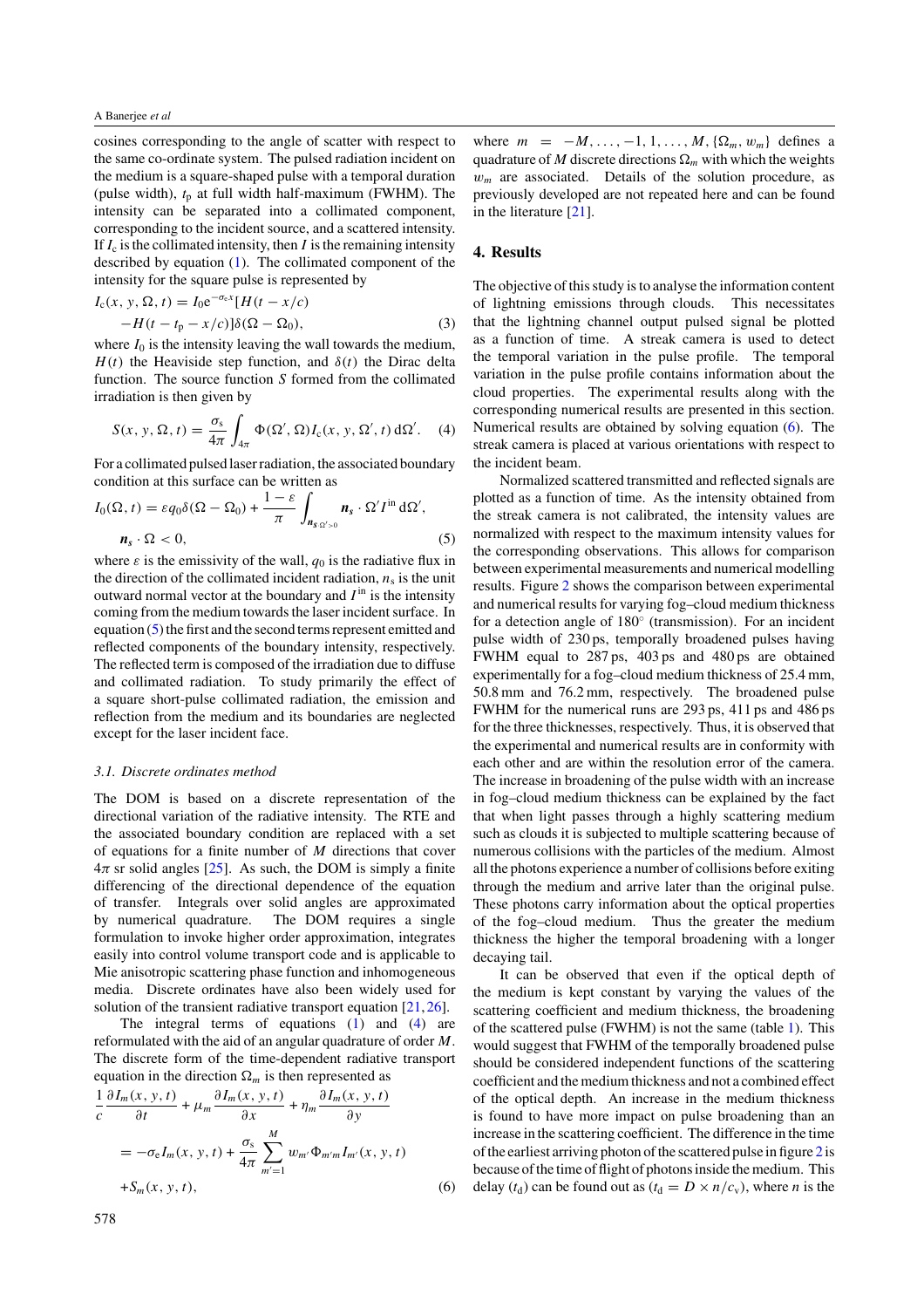<span id="page-5-0"></span>

**Figure 2.** Effect of medium thickness on the forward transmitted signal along the optical axis.

**Table 1.** Comparison of FWHM for different optical depths.

| Medium<br>thickness<br>$(D)$ mm | Extinction<br>coefficient<br>$(\sigma_e)$ mm <sup>-1</sup> | Optical<br>depth<br>$(D \times \sigma_e)$ | Temporally broadened<br>pulse width<br>FWHM (ps) |
|---------------------------------|------------------------------------------------------------|-------------------------------------------|--------------------------------------------------|
| 25.4                            | 0.84                                                       | 21.36                                     | 293                                              |
| 25.4                            | 1.64                                                       | 41.64                                     | 343                                              |
| 50.8                            | 0.84                                                       |                                           | 403                                              |
| 25.4                            | 2.64                                                       | 61.96                                     | 393                                              |
| 76.2                            | 0.84                                                       |                                           | 480                                              |

refractive index of the medium, *D* is the medium thickness and  $c<sub>v</sub>$  is the speed of light in vacuum. For example, the time needed for the earliest arriving photon to traverse a 25.4 mm thick fog– cloud medium having a refractive index of 1.5 is 56.44 ps. It is evident from figure 2 that as the medium thickness increases the delay time before any appreciable scattered signal also increases. As the intensity values are normalized for the purpose of comparison the actual intensity levels are masked. The intensity of the scattered light decreases with an increase in the scattering coefficient as well as an increase in the medium thickness. Similar trends are observed at detection angles of 10◦ and 20◦ with respect to the optical axis and are not presented here.

Uncertainty in experimental observations is an important parameter which has to be accounted for when analysing the scattered optical signals. The laser pulse width is a function of the laser power and varies with a change in the laser power. Although the laser power fluctuates within a range of 10 mW, the pulse width can be assumed to be constant during the duration of the experiment. The time resolution obtained by the streak camera with the experimental setup used is about 10 ps for a reference pulse of 230 ps (5%). If variations in consecutive readings obtained are more than 5% then they are neglected. The spatial resolution of the camera depends upon the settings made during the focusing operation. As these settings are not changed for the entire experiment the spatial resolution of the camera remains the same. Uncertainty analysis is performed for the fog–cloud medium thicknesses of 25.4, 50.8 and 76.2 mm and having  $\sigma_s = 0.8 \text{ mm}^{-1}$ ,  $\sigma_a = 0.044$  mm<sup>-1</sup> as shown in figure 2. The repeatability of measured optical signals is within 2.5% as is evident from the uncertainty bars.

Figure [3](#page-6-0) shows the effect of different scattering coefficients ( $\sigma_s$  = 0.8, 1.6 and 2.4 mm<sup>-1</sup>) on scattered transmitted signal detected at an angle of 0◦ to the incident light axis for a 25.4 mm thick fog–cloud medium. It can be observed that as the scattering coefficient of the medium is increased, the temporal broadening of the pulse (FWHM) increases considerably.

The effect of the detection angle on scattered signal is shown in figure [4.](#page-6-0) As the detection angle is varied from  $0^\circ$ (transmitted beam) to 170◦ (reflected beam), a large variation in the intensity of the scattered signal is observed. The maximum intensity values are obtained for back scattered signals whereas maximum broadening is observed for the forward scattering signal along the optical axis  $(0<sup>°</sup>)$ . It is observed that as the forward detection angle is changed from  $0°$  to  $20°$  a decrease in the pulse broadening is seen. In figure [4](#page-6-0) intensity values are not normalized to illustrate the difference in the intensity levels of the scattered signal.

Figures [5](#page-7-0) and [6](#page-7-0) show the effect of the variation of scattering coefficient and medium thickness on the back scattered signal measured at a detection angle of 170<sup>°</sup> to the optical light axis. Measurements are not made at an angle of 180◦ since detection of the direct reflected signal  $(180°)$  is not possible due to interference with the incident laser beam. However, it is of interest to know how the direct reflected signal (180◦) would behave for each of these cases and hence numerical simulations of reflected signals are performed at an angle of 180◦. Figure [5](#page-7-0) shows a comparison of the experimental results (at a 170◦ detection angle) with the numerical results for a reflected signal (at a 180◦ detection angle). It is seen that the rise times are fairly uniform between the experimental and numerical data for all the three cases. However, since the numerically obtained output signals are measured at an angle of 180◦, the temporal width of the signals is considerably wider than the experimentally obtained signals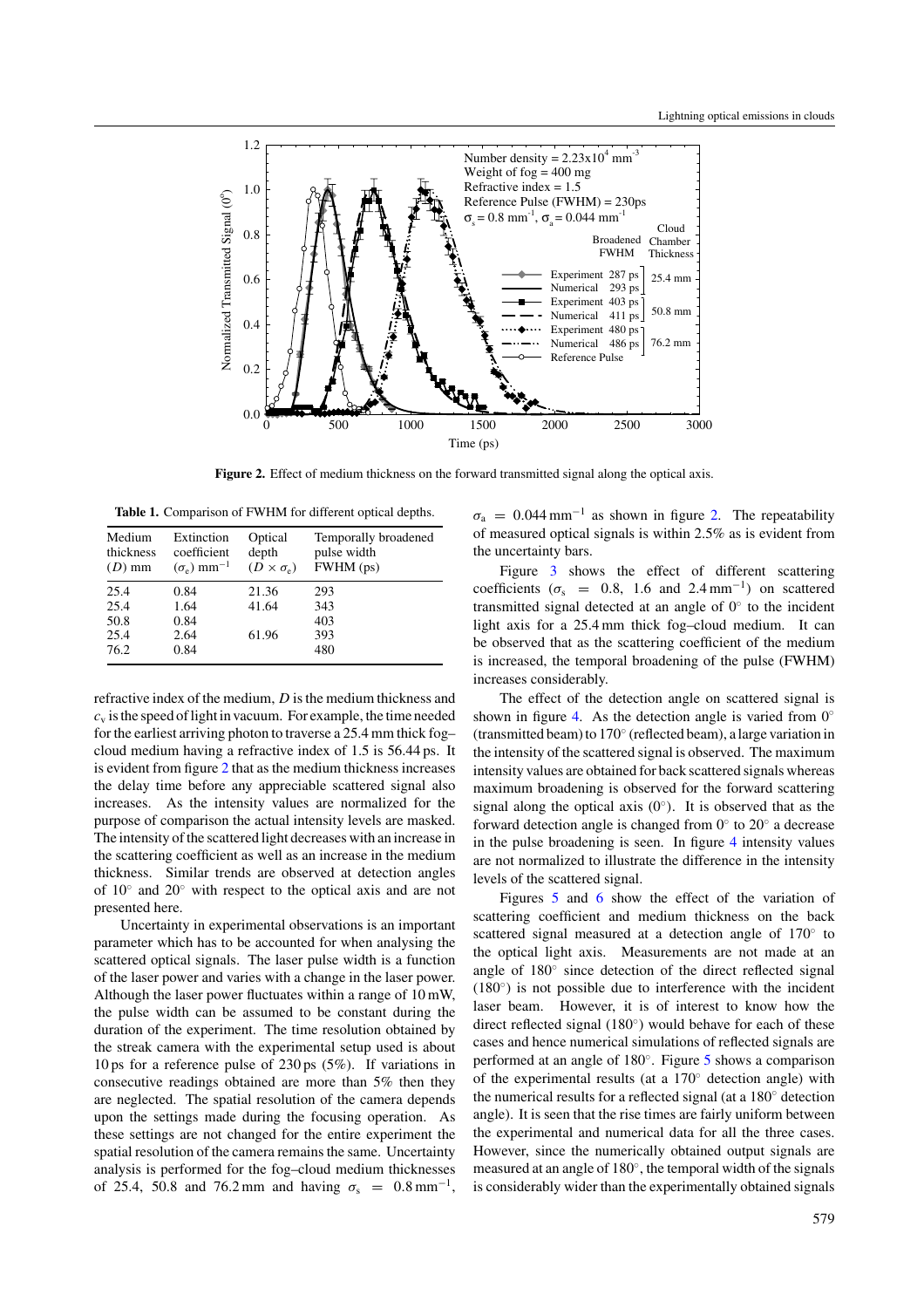<span id="page-6-0"></span>

**Figure 3.** Effect of scattering coefficient of fog–cloud particles on forward transmitted signal along the optical axis.



**Figure 4.** Effect of angular variation of the scattered signal.

measured at 170◦. A similar trend is observed for the case when the chamber thickness is varied as in figure [6.](#page-7-0)

Temporal width of the lightning signal is varied numerically to illustrate the importance of the transient effect for analysis of the lightning optical emission through fog– cloud media. Figure [7](#page-8-0) shows the temporal profiles of scattered transmitted signal obtained numerically for various temporal widths of the lightning channel. The numerical simulation is performed for a fog–cloud chamber of thickness 25.4 mm with  $\sigma_s = 0.8$  mm<sup>-1</sup> and  $\sigma_a = 0.044$  mm<sup>-1</sup>. The importance of the transient effect for the analysis of the lightning signal is clearly demonstrated when the temporal width of the lightning signal is considerably smaller than the characteristic propagation time in the fog–cloud medium, which for a 25.4 mm thick fog–cloud medium having a refractive index of 1.5 is 56.44 ps. It is noted that for such cases, the temporal broadening of the transmitted signal (FWHM) is considerably larger than the temporal width of the lightning signal. In the case of the lightning signal having a temporal width of  $t_p = 2$  ps (which is roughly 1/30th of the propagation time), the transmitted signal has a fast response at early time instants and then a long decaying tail. The temporally broadened output pulse width (FWHM) of the scattered beam is 177 ps. With the increase of the lightning signal temporal width to  $t_p = 20$  ps, the temporal broadening of transmitted pulse (FWHM) changes to around 180 ps. In the case of an incident temporal pulse width of 230 ps (as used for the experiments), the incident width is around 4 times larger than the propagation time of the lightning in the medium. The temporal broadening of the transmitted pulse is observed to be around 293 ps numerically. Thus information about fog– cloud media characteristics depends on the temporal width of the lightning channels.

Determination of fog–cloud medium characteristics requires inverse modelling of the transient RTE, which is complicated to solve. For comparison between numerical and experimental results plotted in figure [2,](#page-5-0) the values of scattering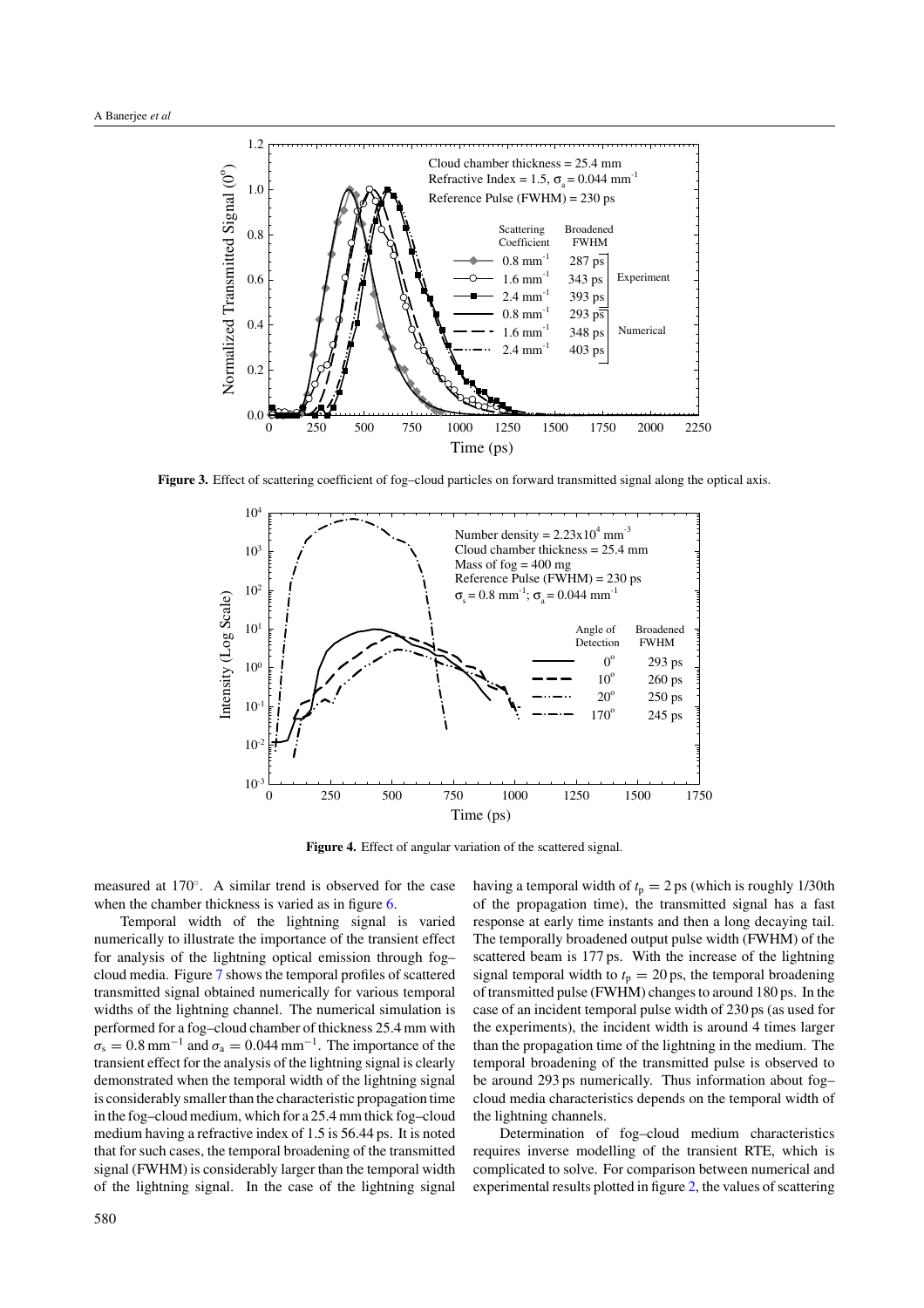<span id="page-7-0"></span>

Figure 5. Effect of scattering coefficient on the back scattered signal.



**Figure 6.** Effect of fog–cloud medium thickness on back scattered signal measured at an angle of 170◦.

and absorption coefficients are estimated from the amount of fog–cloud filled in the chamber. These values are used in the numerical computations. For the case shown below in figure [8](#page-8-0) the numerical profile is generated iteratively using different values of scattering and absorption coefficient until a match with the experimental results is obtained. The scattering and absorption coefficients that match are then used to back calculate the mass of the fog. Numerical back calculation yielded a 1006 mg of fog–cloud used for an actual value of 1000 mg of fog–cloud used and it can be concluded that the method used is accurate.

## **5. Conclusion**

This research is one of the first studies undertaken to simulate lightning studies on a laboratory scale using short pulsed laser as a lightning source. Cloud medium is simulated using a fog–cloud filled in a chamber. Experimental results obtained

are compared with a transient numerical radiative transport equation solved using a DOM. It is observed that when a lightning channel passes through a highly scattering medium such as clouds, an increase in the output pulse width or the phenomenon of temporal pulse broadening is observed. An increase in the pulse width is observed with an increase in the optical depth of the medium. This is attributed to multiple scatterings taking place inside the medium. The experimental results obtained are within 2% of the numerically predicted results which is well within the permissible error range of 5% in the pulse width. This shows the validity of the measurement approach used. Depending upon the angle of detection, different magnitudes of intensities and temporal pulse broadening are observed. The present results also suggest that temporal pulse broadening should be considered an individually dependent function of the scattering coefficient and the medium thickness rather than a collective function of the optical depth. The effect of medium thickness is found to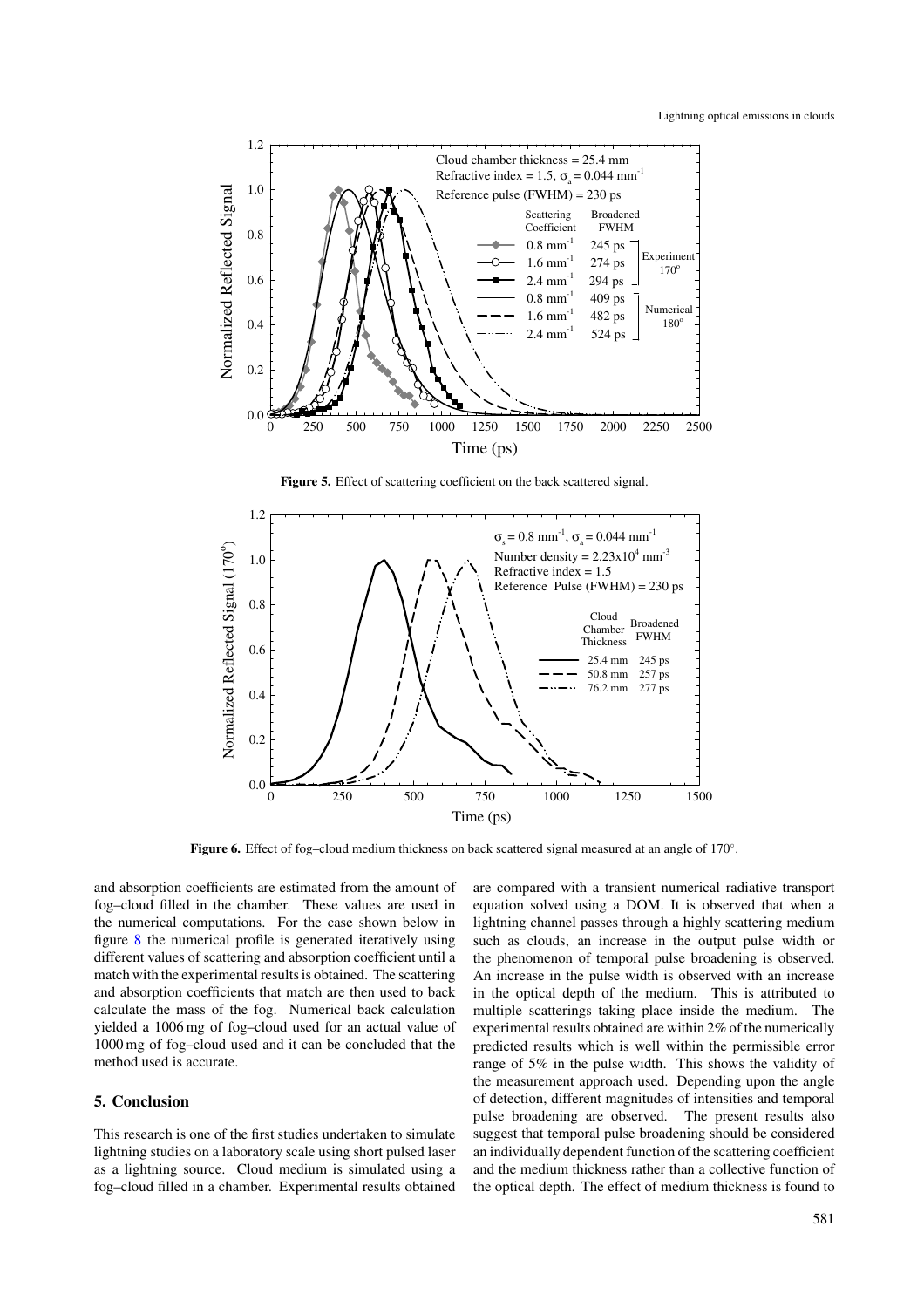<span id="page-8-0"></span>

Figure 7. Effect of pulse width of lightning channel on forward transmitted signal along the optical axis.



**Figure 8.** An inverse approach of numerical matching on experimental data to obtain the mass of the fog–cloud.

have a greater impact on the forward scattering signal. This study can be further expanded using water vapour as a cloud medium instead of fog.

# **Acknowledgments**

The authors wish to acknowledge the Florida Space Grant Consortium for providing the financial support for the project.

# **References**

- [1] Lupò G, Petrarca C, Tucci V and Vitelli 2000 *IEEE Trans*. *Electromagn. Compat.* **EMC-42** 39–53
- [2] Uman M A 1982 A review of natural lightning: experimental data and modeling *IEEE Trans. Electromagn. Compat.* **EMC-24** 79–112
- [3] Goodman S J and MacGorman D R 1986 Cloud-to-ground lightning activity in mesoscale convective complexes *Mon. Weather Rev.* **114** 2320–2328
- [4] Goodman S J and Buechler D E 1990 Lightning rainfall relationships *Proc. American Meteorological Society Conf. on Operational Precipitation Estimation and Prediction (Anaheim, CA, February 1990)*
- [5] Bing L, Patric M, Bruce W, David R D, Rabindra P, David F Y and Taneil U 1998 Estimation of water cloud properties from satellite microwave, infrared and visible measurements in oceanic environments 2:˜results *J. Geophys. Res.* **103** 3887–905
- [6] Koshak W J, Solakiewicz R J, Phanord D D and Blakeslee R J 1994 Diffusion model for lightning radiative transfer *J. Geophys. Res.* **99** 14361–71
- [7] Hasbrouck R T 1990 Lightning. Understanding it and protecting systems from its effects *Instrum. Aerospace Ind. Proc. ISA Aerospace Instr. Sym.* **36** 601–38